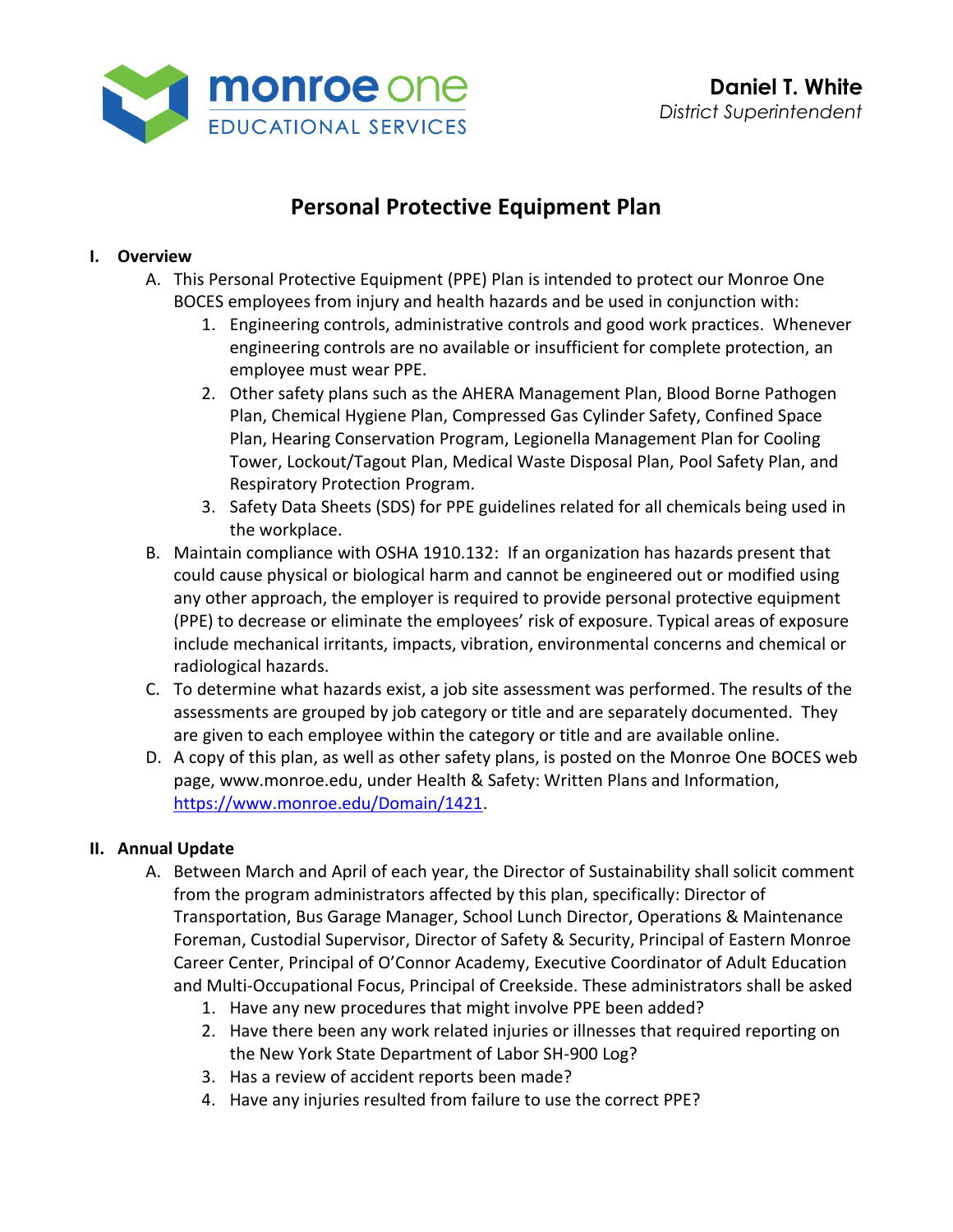- 5. Have any new actions been taken or are any additional actions needed to ensure PPE use?
- 6. Have all new employees been trained in the use of PPE relevant to their work?
- 7. Have all new employees signed the appropriate Personal Protective Equipment Hazard Assessment and PPE Selections for their job category?
- B. The Director of Sustainability shall send to and solicit comment from The Genesee Valley Educational Partnership Health, Safety and Risk Management Office (GV BOCES HSRM) to ensure compliance with current state regulations.
- C. The Director of Sustainability shall decide if a meeting is warranted to discuss changes and updates to the plan.
- D. Whenever the plan is changed or updated, the plan shall be also updated on online.

### **III. Work Place Hazard Assessment**

- A. Tasks throughout Monroe One BOCES were assessed for appropriate PPE and reviewed with the supervisors of the job titles involved. The results are documented in the Personal Protective Equipment Hazard Assessment and PPE Selections for each job category and these documents are also online [https://www.monroe.edu/Page/3821.](https://www.monroe.edu/Page/3821)
- B. The areas with workplace hazards that require PPE are:
	- 1. Bus Mechanics
	- 2. Cleaners and Custodial Workers
	- 3. Food Service Workers
	- 4. Grounds
	- 5. Maintenance Mechanics
	- 6. Security Workers
	- 7. Teachers, Art
	- 8. Teachers, Culinary
	- 9. Teachers, Science
	- 10. Teachers, Technology
- C. Assessments included, but were not limited to, hazard evaluations for the protections of:
	- 1. Torso and abdominal
	- 2. Eye and face
	- 3. Head
	- 4. Foot
	- 5. Leg
	- 6. Hand
	- 7. Hearing protection has a separate written program
	- 8. Respiratory protection has a separate written program
	- 9. Fall protection has a separate written program
- D. Assessments were conducted with the belief that employees would be alert, unimpaired by substance abuse, and working with a commitment for personal safe.
- E. Personal Protective Equipment Hazard Assessment and PPE Selections for each area will be maintained for 5 years. The current forms will be online and the historical forms will be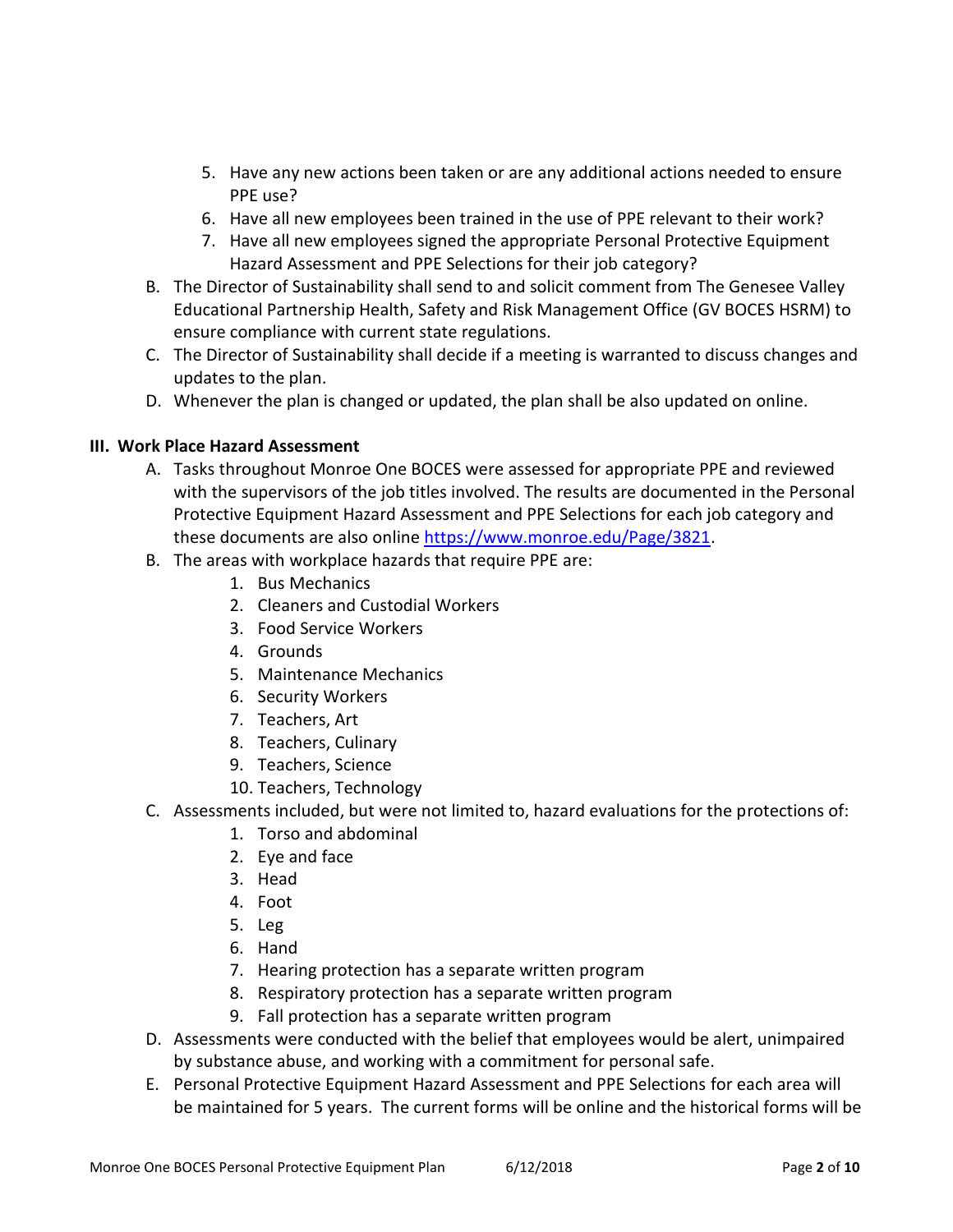maintained for on the O&M Shared Drive: S:\Workgroups\O & M-Staff\Health & Safety\PPE Personal Protective Equipment

## **IV. Provision of PPE Responsibility**

OSHA requires that the employer pay for specialty PPE but does NOT require the employer to pay for ordinary clothing. From OSHA Handout #7,

[https://www.osha.gov/dte/outreach/intro\\_osha/7\\_employee\\_ppe.pdf,](https://www.osha.gov/dte/outreach/intro_osha/7_employee_ppe.pdf) employers are not required to pay for PPE in certain circumstances:

- Non-specialty safety-toe protective footwear (including steel-toe shoes or boots)
- Non-specialty prescription safety eyewear, provided that the employer permits such items to be worn off the job site
- Everyday clothing, such as long-sleeve shirts, long pants, street shoes, and normal work boots.
- Ordinary clothing, skin creams, or other items, used solely for protection from weather, such as winter coats, jackets, gloves, parkas, rubber boots, hats, raincoats, ordinary sunglasses, and sunscreen
- Items such as hair nets and gloves worn by food workers for consumer safety.
- Lifting belts because their value in protecting the back is questionable.
- When the employee has lost or intentionally damaged the PPE and it must be replaced.

Each department within Monroe One BOCES will make the determination of the appropriate source of PPE provision.

# **V. Responsibility**

# A. **The District Superintendent** and **Cabinet Members**

- 1. Designate and empower Program Administrators to actively support the PPE Plan within their departments and/or areas of responsibility.
- 2. Actively support an environment where employees are encouraged and required to follow health and safety procedures.
- B. **Program Administrators** are responsible to:
	- 1. Budget for, select and purchase PPE.
	- 2. Review, update and conduct PPE hazard assessments whenever:
		- a. A job or process changes, or new equipment is used or added
		- b. There has been an accident
		- c. A supervisor or employee requests it
	- 3. Provide training, guidance, and assistance to supervisors and employees on the proper use, care and cleaning of approved PPE
	- 4. Periodically re-evaluate the suitability of previously-selected PPE
	- 5. Review, update and evaluate the overall effectiveness of PPE use, training, policies and program
	- 6. Maintain employee accountability for the proper use of PPEs.
	- 7. Stop work when health and safety procedures are not maintained.
	- 8. Understand the content of this Personal Protective Equipment Plan.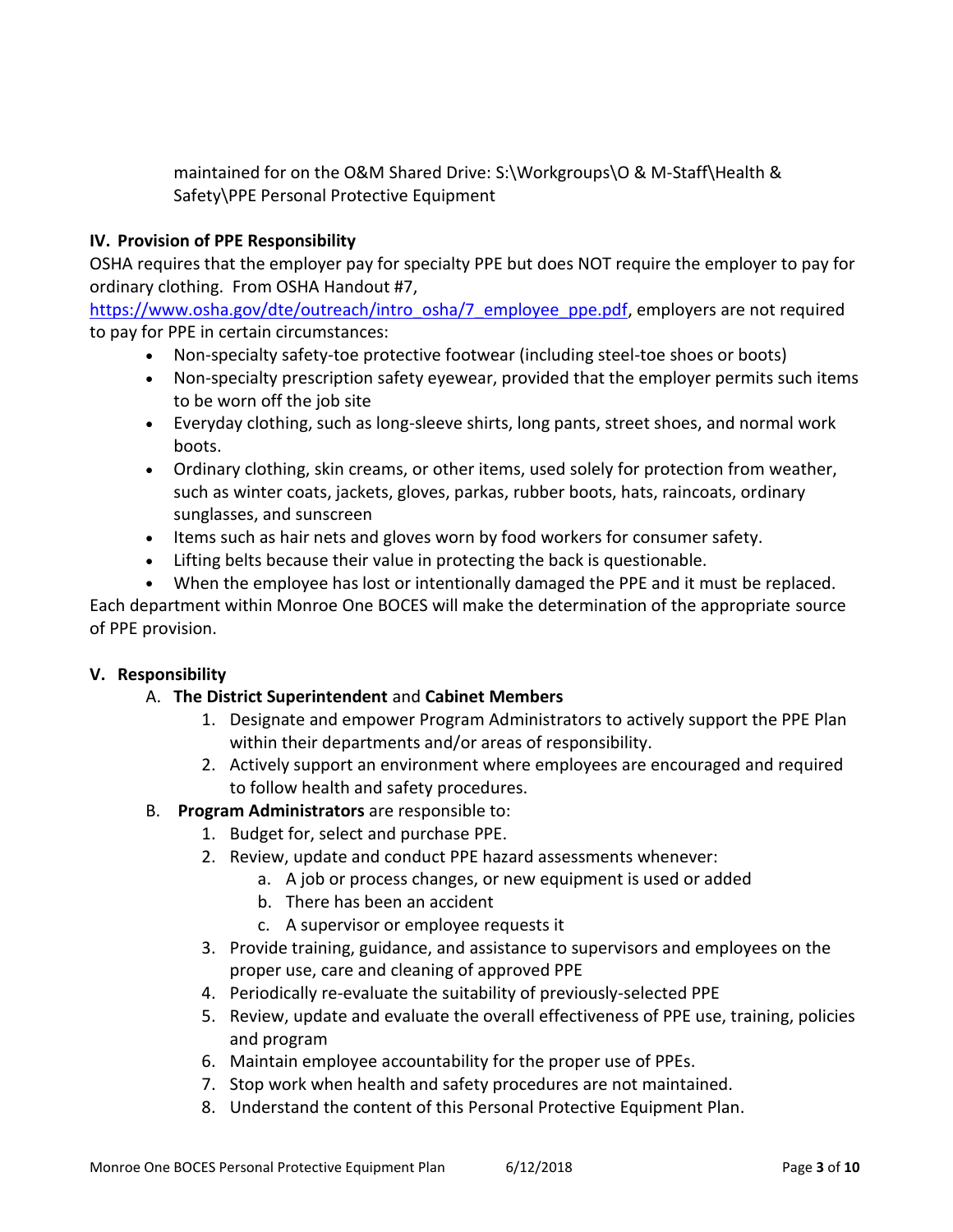- C. **Supervisors** are responsible to:
	- 1. Train new employees on the use of PPE relevant to their job category.
	- 2. Require newly hired employees to review and sign the Personal Protective Equipment Hazard Assessment and PPE Selections for the employee's job category.
	- 3. Provide refresher training for their employees.
	- 4. Maintain records on PPE assignments and training for 3 years.
	- 5. Inspect work areas, check for PPE use, and correct safety violations.
	- 6. Periodically re-evaluate the suitability of previously-selected PPE.
	- 7. Replace defective or damaged PPE when notified.
	- 8. Notify **Program Administrators** when new hazards are considered or introduced.
	- 9. Stop work when health and safety procedures are not maintained.
	- 10. Notify **Program Administrators** to follow disciplinary action plan for employees who disregard PPE procedures and standards.
	- 11. Understand the content of this Personal Protective Equipment Plan.
- D. **Employees** responsible to:
	- 1. Review and sign the Personal Protective Equipment Hazard Assessment and PPE Selections for the employee's job category.
	- 2. Conduct assigned tasks safely and wear appropriate PPE.
	- 3. Report to work with proper clothing and items required for PPE for their work.
	- 4. Properly care for, clean, store, maintain and inspect required PPE.
	- 5. Inform Supervisors when PPE may need to be repaired or replaced.
	- 6. Alert their Supervisor to any changes in their work, which may include lesson plans or curriculum, which impacts safety.
	- 7. Work to provide alternatives to avoid and reduce risks.
	- 8. Maintain their personal training status as appropriate for their area and job description.
	- 9. Understand the contents of this Personal Protective Equipment Plan
	- 10. Teachers have the additional responsibility to:
		- i. Maintain a list of students who wear contact lens in the labs they teach so that the lens might be removed quickly.
		- ii. Model good PPE practices for students.
		- b. Use protective safety equipment to reduce potential exposure
		- c. Plan for appropriate procedures in the event of a power failure.

#### **VI. Training**

- A. Before any employee may perform work in areas requiring PPE, they must have receive training in the proper use and care of the PPE they will be using.
- B. Periodic retraining will be offered to PPE users as identified by the lack of knowledge or the improper use of PPE, after changes in work tasks or at the request of a supervisor.
- C. The training will include, at a minimum, the following subjects:
	- 1. Requirement that PPE be worn at all times during identified tasks or in areas requiring PPE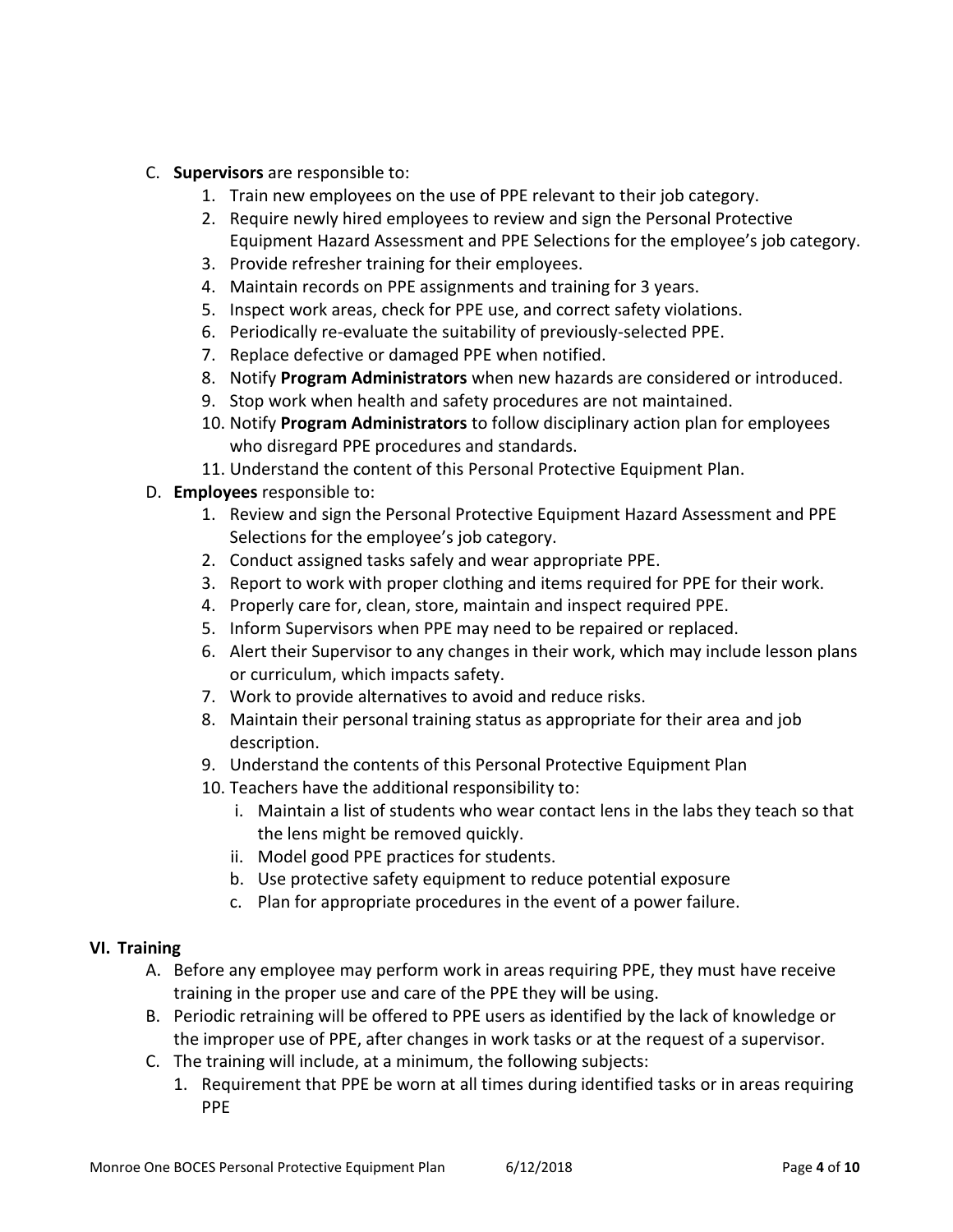- 2. When it is necessary to wear PPE referencing the Personal Protective Equipment Hazard Assessment and PPE Selections for the employee's job category.
- 3. Necessary PPE referencing the Personal Protective Equipment Hazard Assessment and PPE Selections for the employee's job category.
- 4. How to properly put on, take off, adjust and wear PPE.
- 5. PPE limitations.
- 6. The proper care, maintenance, useful life and disposal of the PPE.
- 7. Responsibility for the care and maintenance of PPE.
- 8. The contents of this Personal Protective Equipment Plan.
- D. Training will review:
	- a. Eye and Face Protection
		- i. Employees will use appropriate eye and face protection equipment when exposed to hazards from flying objects or particles, molten metal, fumes, chemical liquids, gases, vapors, dusts, acids, caustics, and other potentially injurious chemical or physical hazards.
		- ii. Employees will use appropriate eye protection equipment with filter lenses that have a shade number appropriate for the work being performed when exposed to an eye hazard from potentially injurious light radiation.
		- iii. Employees wearing prescription lenses while engaged in operations that involve eye hazards, will wear eye protection that incorporates the prescription in its design, or wear eye protection that can be worn over the prescription lenses without disturbing the prescription lenses or the protective lenses.
	- b. Foot Protection: Employees will wear protective footwear when working in areas where there is danger of objects falling on or rolling across the foot, piercing the sole, and where the feet are exposed to electrical or chemical hazards. Foot protection will comply with appropriate ANSI standards.
	- c. Hand and Body Protection: Employees will use appropriate protection when exposed to hazards from cuts, abrasions, punctures, chemical or thermal burns, harmful temperature extremes, vibration and skin absorption of harmful substances.
	- d. Head Protection: Employees will wear appropriate protective head gear (hard hats, bump caps, etc.) when working in areas where there is a potential for injury to the head from falling objects, impact hazards, extreme temperatures or high UV levels.
	- e. Standard Operating Procedures: Employees will work to:
		- i. Minimize risk to themselves, other employees and students.
		- ii. Evaluate hazards without underestimation.
	- iii. Follow the fire life safety building code
	- iv. Read chemical labels prior to use and study hazards and precautions for protection before using any chemical.
	- v. Avoid skin contact with chemicals.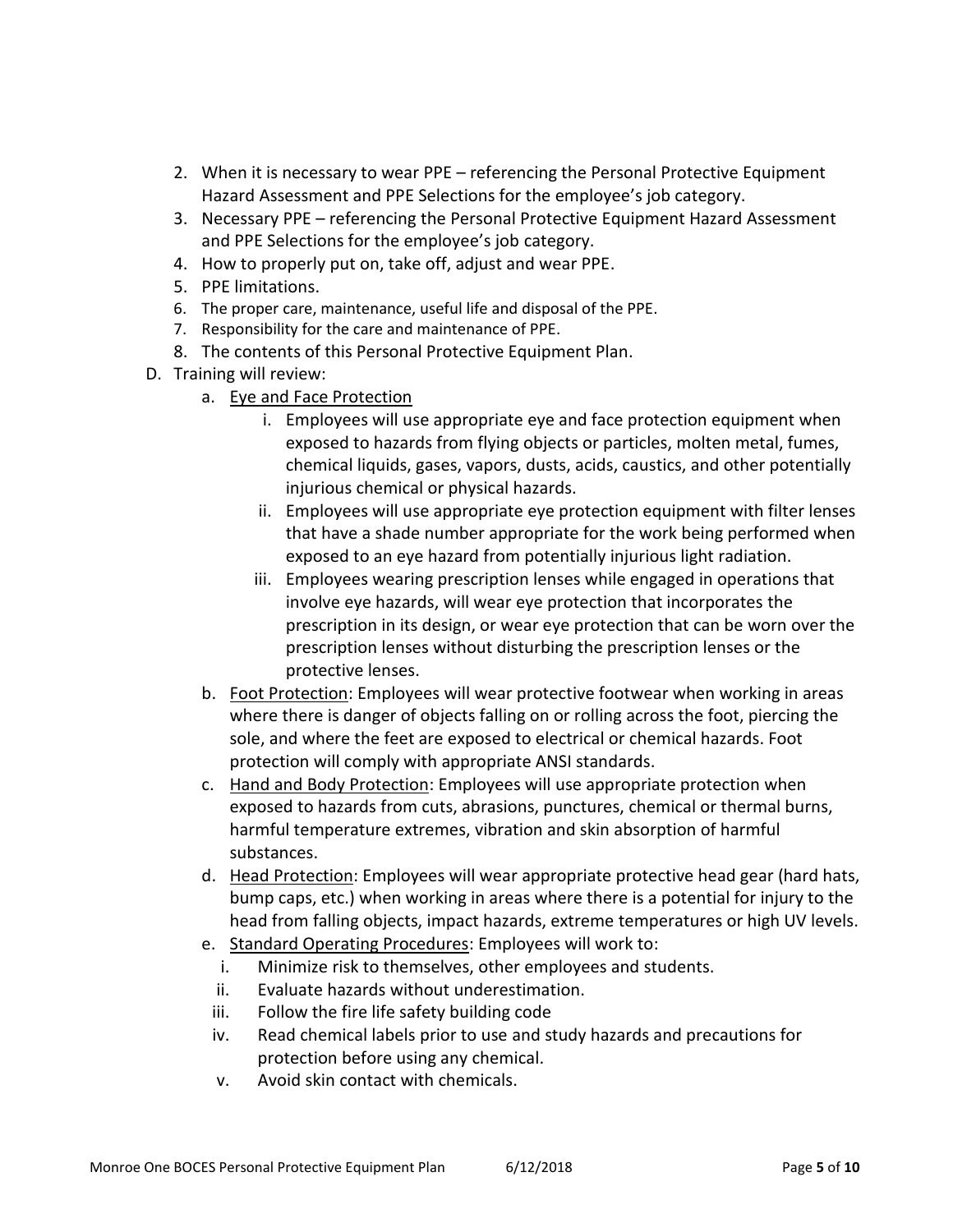- vi. Require goggles to be worn for tasks which involve chemicals, glassware, heat, pressure, and/or particles.
- vii. Use protective safety equipment to reduce potential exposure.
- viii. Promptly discard chipped, etched or cracked glassware and ceramics, to reduce breakage hazard when heated or handled.
- ix. Not to operate electrical equipment with wet hands.
- x. Not to run in mechanical rooms, storage areas, laboratory or chemical prep areas.
- xi. Practice demonstrations in front of other instructors prior to performance in front of a class.
- xii. Avoid working alone in mechanical rooms, laboratories, shops, storage or preparation areas.
- xiii. Prevent chemicals from being stored above, underneath, or in a sink.
- xiv. Use proper storage methods for chemicals, fuels and gases.
- xv. Use proper spill cleanup and waste disposal for chemicals, fuels and gases.
- xvi. Use proper transportation procedures for chemicals, fuels and gases.
- xvii. Maintain appropriate levels of training.
- xviii. Understand the contents of this Personal Protective Equipment Plan.
- E. Personal Hygiene Guidelines. Employees will NOT:
	- i. Store food for consumption in classrooms, laboratories, chemical prep, or storage area, including refrigerators in those areas, with the exception of the culinary programs.
	- ii. Eat, drink or chew gum where chemicals, fuel and gases are present.
	- iii. Apply cosmetics where chemicals, fuel and gases are present.
	- iv. Drink from lab glassware or other vessels not designated for culinary use.
	- v. Use mouth suction and will use a pipet bulb or other approved suction devices to transfer liquids.
	- vi. Smell objects or chemicals directly, instead testing for odors by cautiously wafting toward the nose.
	- vii. Leave an area without washing thoroughly after exposure to dust, shards or chemicals.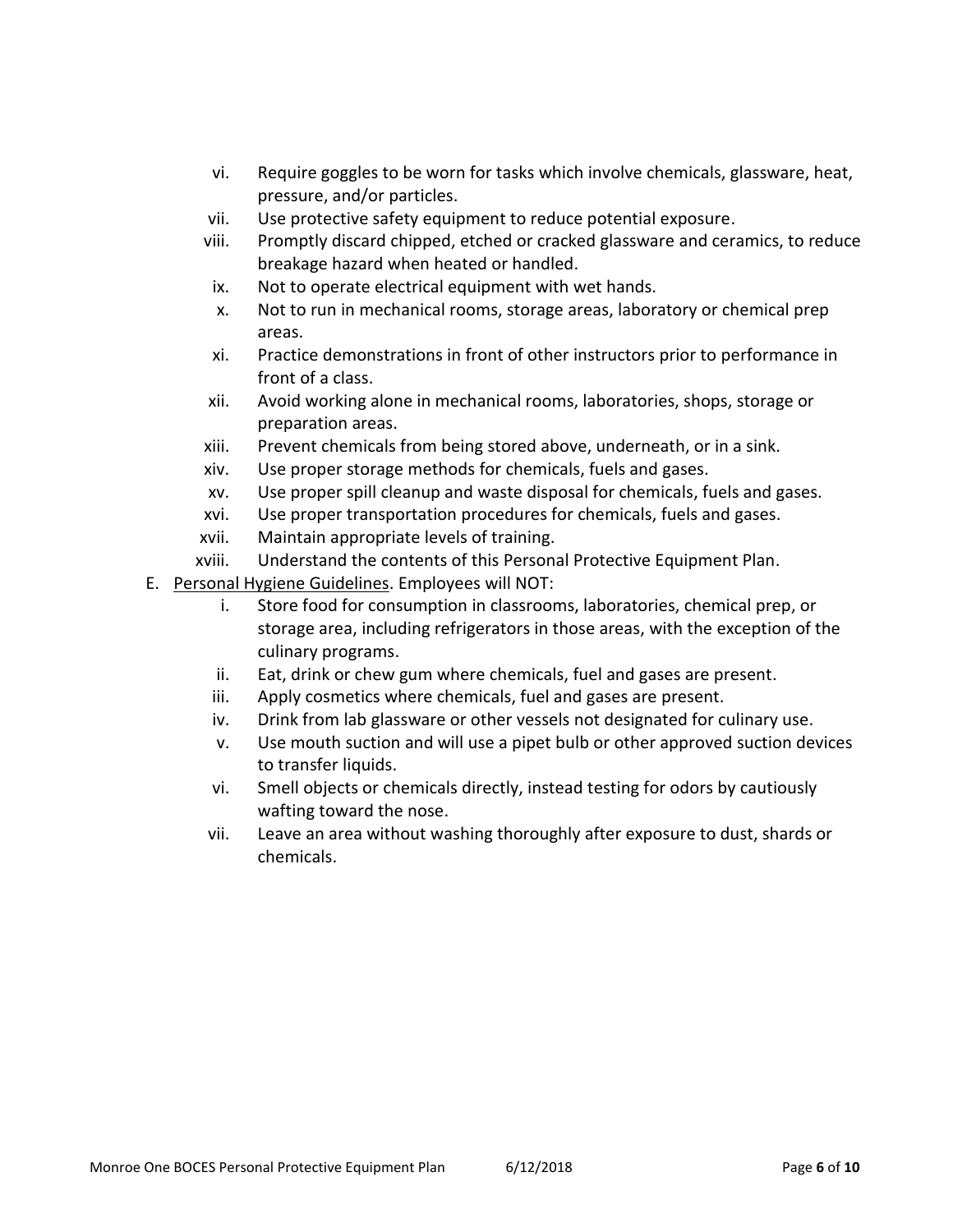# **VIII. Monroe One BOCES Personal Protective Equipment Plan Resources**

| <b>Director Of Sustainability</b> | Barbara Carlson                     |  |
|-----------------------------------|-------------------------------------|--|
|                                   | barbara carlson@boces.monroe.edu    |  |
|                                   | O&M, Bldg 123, F-1                  |  |
|                                   | (585) 387-3840                      |  |
| Chair, Monroe One BOCES           | James Colt, EdD                     |  |
| Health & Safety Committee         | james colt@boces.monroe.edu         |  |
|                                   | Security, Bldg 7                    |  |
|                                   | (585) 383-2298                      |  |
| The Genesee Valley Educational    | Dawn Howe                           |  |
| Partnership Health, Safety and    | dawn howe@boces.monroe.edu          |  |
| <b>Risk Management Office</b>     | Brighton CSD Brookside School       |  |
|                                   | 220 Idlewood Rd, Rochester NY 14618 |  |
|                                   | (585) 344-7937                      |  |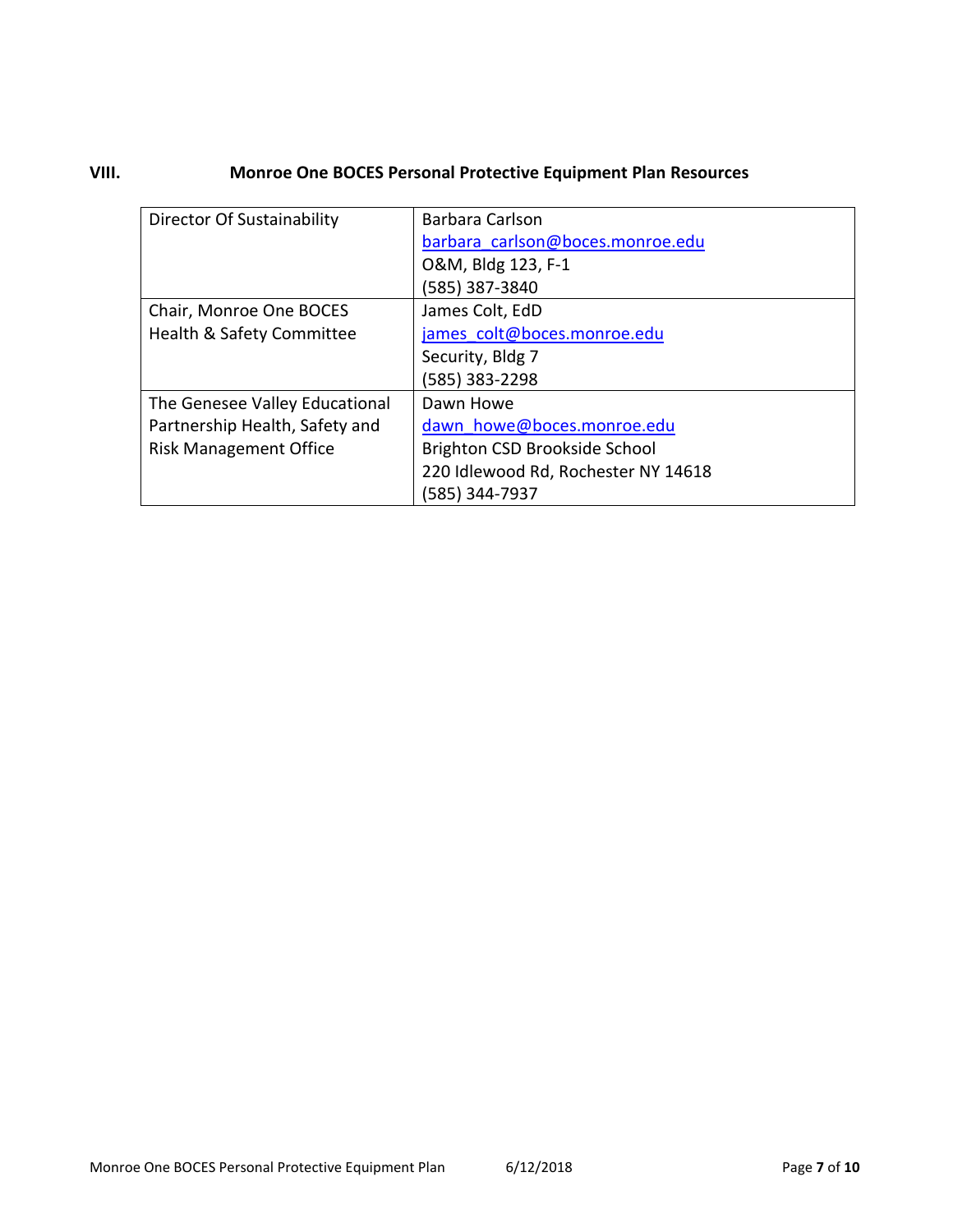#### **Appendix A – PPE Hazard Assessments**

#### **Survey**

A walk-through survey of the workplace was completed in September 2017 – January 2018. References where made to notes from NYSIR Risk Management, The Genesee Valley Educational Partnership Health, Safety and Risk Management Office Specialists, Program Administrators, Supervisors and Employees to identify sources of hazards to employees. Injury and accident data was also be reviewed to help identify problem areas. The following hazard categories were evaluated in each area and for each tasks:

- Impact
- Penetration
- Compression
- Chemical/Gasses
- Heat/Cold
- Harmful dust
- Light (Optical) radiation
- Noise
- Falling objects
- Vibration
- Electrical shock

# **Hazard Sources**

During the walk-through survey, observations from NYSIR Risk Management, The Genesee Valley Educational Partnership Health, Safety and Risk Management Office Specialists, Program Administrators, Supervisors and Employees were included to note:

- Sources of motion; i.e., machinery or processes where any movement of tools, machine elements or particles could exist, or movement of personnel that could result in collision with stationary objects
- Sources of high temperatures that could result in burns, eye injury, ignition of protective equipment, etc.
- Types of chemical exposures
- Sources of harmful dust
- Sources of light radiation, i.e., welding, brazing, cutting, furnaces, heat treating, high-intensity lights, etc.
- Sources of falling objects or potential for dropping objects
- Sources of sharp objects which might pierce the feet or cut the hands
- Sources of rolling or pinching objects which could crush the feet
- Layout of workplace and location of coworkers
- Any electrical hazards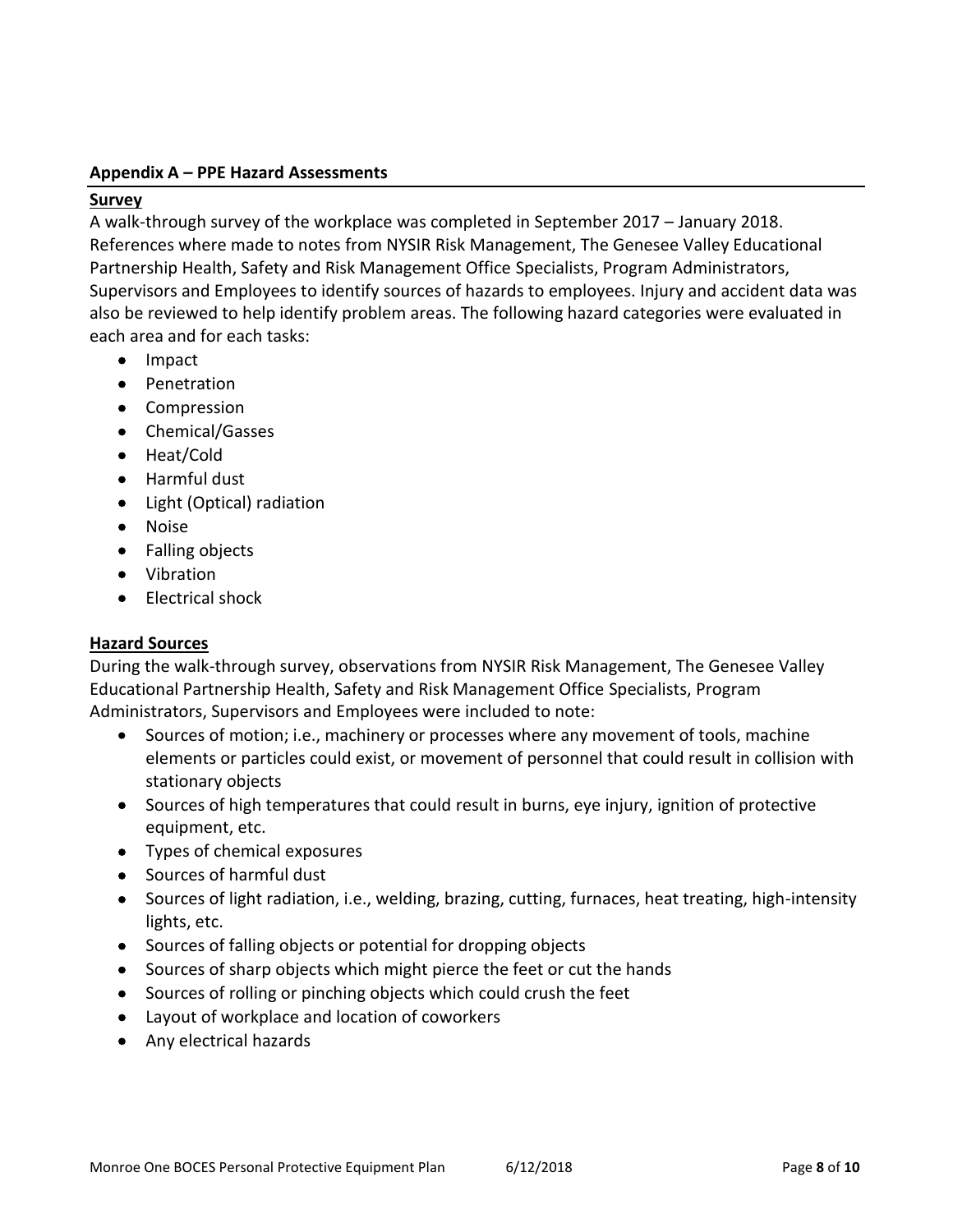### **Appendix B – Hazard Assessment Form**

Building: \_\_\_\_\_\_\_\_\_\_\_\_\_\_\_\_\_\_\_\_\_\_\_\_\_\_\_\_ Date: \_\_\_\_\_\_\_\_\_\_\_\_\_\_\_\_\_\_\_\_\_\_

Location: \_\_\_\_\_\_\_\_\_\_\_\_\_\_\_\_\_\_\_\_\_\_\_\_\_\_\_\_

Assessment By: \_\_\_\_\_\_\_\_\_\_\_\_\_\_\_\_\_\_\_\_\_\_\_

Job Task Assessed: \_\_\_\_\_\_\_\_\_\_\_\_\_\_\_\_\_\_\_\_\_\_\_\_\_\_\_\_\_\_\_\_\_\_\_\_\_\_\_\_\_\_\_\_\_\_\_\_

| <b>Eye Hazards</b>      | Yes | <b>No</b> | <b>Hazard Description</b> | <b>Recommended PPE</b> |
|-------------------------|-----|-----------|---------------------------|------------------------|
| Chemicals               |     |           |                           |                        |
| Dust                    |     |           |                           |                        |
| Heat                    |     |           |                           |                        |
| Cold                    |     |           |                           |                        |
| Impact                  |     |           |                           |                        |
| Light/Radiation         |     |           |                           |                        |
| <b>Face Hazards</b>     | Yes | <b>No</b> | <b>Hazard Description</b> | <b>Recommended PPE</b> |
| Chemicals               |     |           |                           |                        |
| Impact                  |     |           |                           |                        |
| Heat                    |     |           |                           |                        |
| Cold                    |     |           |                           |                        |
| Light/Radiation         |     |           |                           |                        |
| <b>Head Hazards</b>     | Yes | <b>No</b> | <b>Hazard Description</b> | <b>Recommended PPE</b> |
| Chemicals               |     |           |                           |                        |
| Impact                  |     |           |                           |                        |
| Heat                    |     |           |                           |                        |
| Cold                    |     |           |                           |                        |
| Light/Radiation         |     |           |                           |                        |
| <b>Electrical Shock</b> |     |           |                           |                        |
| <b>Hand Hazards</b>     | Yes | <b>No</b> | <b>Hazard Description</b> | <b>Recommended PPE</b> |
| Chemicals               |     |           |                           |                        |
| Impact/Punctures        |     |           |                           |                        |
| Heat                    |     |           |                           |                        |
| Cold                    |     |           |                           |                        |
| Vibration               |     |           |                           |                        |
| <b>Electrical Shock</b> |     |           |                           |                        |
| Cuts/Abrasions          |     |           |                           |                        |
|                         |     |           |                           |                        |

# **Does the job task present an occupational exposure to?**